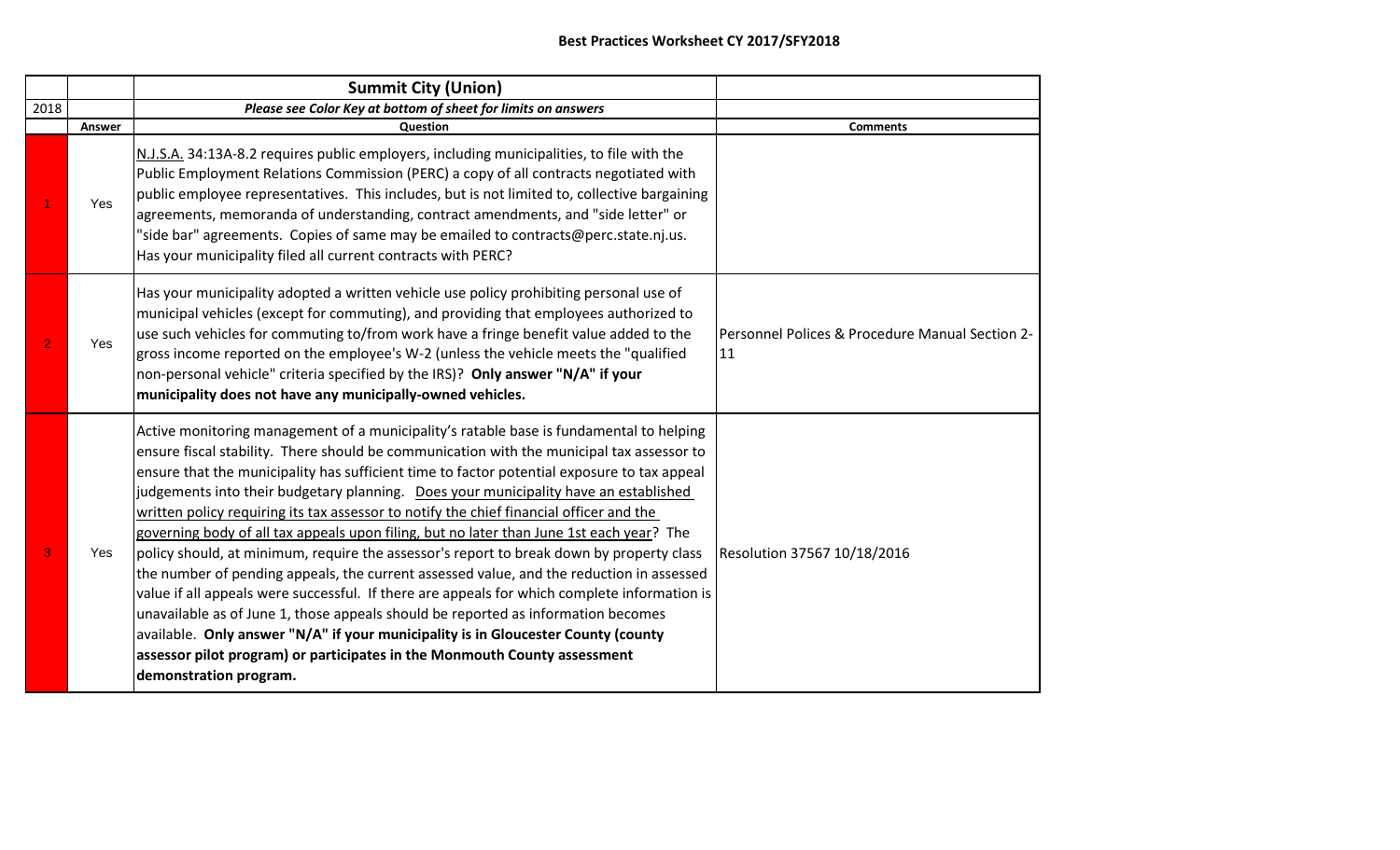|                |        | <b>Summit City (Union)</b>                                                                                                                                                                                                                                                                                                                                                                                                                                                                                                                                                                                                                                                                                          |                                                       |
|----------------|--------|---------------------------------------------------------------------------------------------------------------------------------------------------------------------------------------------------------------------------------------------------------------------------------------------------------------------------------------------------------------------------------------------------------------------------------------------------------------------------------------------------------------------------------------------------------------------------------------------------------------------------------------------------------------------------------------------------------------------|-------------------------------------------------------|
| 2018           |        | Please see Color Key at bottom of sheet for limits on answers                                                                                                                                                                                                                                                                                                                                                                                                                                                                                                                                                                                                                                                       |                                                       |
|                | Answer | <b>Ouestion</b>                                                                                                                                                                                                                                                                                                                                                                                                                                                                                                                                                                                                                                                                                                     | <b>Comments</b>                                       |
|                | Yes    | Does your municipality maintain an up-to-date municipal website containing at minimum<br>the following: past three years adopted budgets; the current year's proposed budget<br>(including the full adopted budget for the current year when approved by the governing<br>body); most recent annual financial statement and audits; notification(s) for solicitation of<br>bids and RFPs; and meeting dates, minutes and agendas for the governing body, planning<br>board, board of adjustment and all commissions?                                                                                                                                                                                                |                                                       |
| 5              | Yes    | The "Director's Ratio" (the average ratio of assessed to true market value) for each<br>municipality as determined by the Director of the Division of Taxation, in the Table of<br>Equalized Valuations promulgated annually pursuant to N.J.S.A. 54:1-35.1. A Director's<br>Ratio of lower than 85 percent generally denotes lack of uniformity in assessments and<br>indicates a need for revaluation. N.J.A.C. 18:12A-1.14. If the ratio of assessed values to<br>market values in your municipality is presently less than 85%, has your municipality at<br>minimum awarded a contract for the updating of tax maps and earmarked funds in its<br>budget for the hiring of relevant firms and/or professionals? |                                                       |
| 6              | Yes    | The Local Government Ethics Law, designed to ensure transparency in government,<br>requires local government officers to file Financial Disclosure Forms. Compliance by local<br>elected officials is particularly important. Have all of your local elected officials filed their<br>Financial Disclosure Form in 2017 that covers the 2016 calendar year?                                                                                                                                                                                                                                                                                                                                                         |                                                       |
| $\overline{7}$ | Yes    | While outside employment by municipal officials can sometimes be acceptable, it is<br>imperative that no conflicts of interest impinge on municipal governance. Does your<br>municipality have 1) an established documented process requiring department heads to<br>submit notice of outside employment, and 2) upon receiving such notice, does your<br>municipality have a documented process within its human resources function to<br>determine whether or not a conflict of interest exists?                                                                                                                                                                                                                  | Personnel Polices & Procedure Manual Section 1-<br>13 |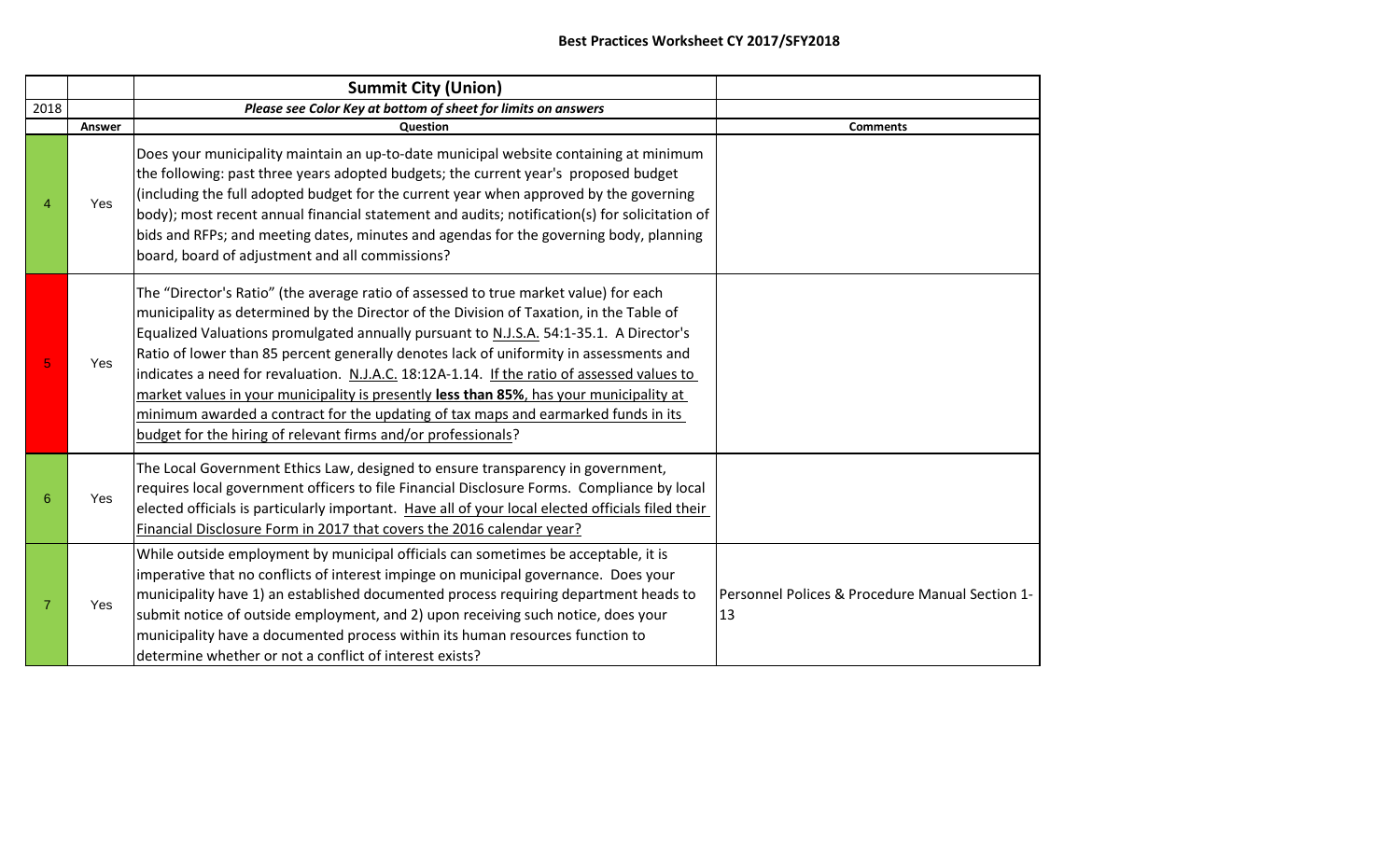|                 |        | <b>Summit City (Union)</b>                                                                                                                                                                                                                                                                                                                                                                                                                                                                                                                                                                                                                                                                                                                                                                                                                                                                                                                                                                                                                                                                                                                                                                                                                                                                                                                                                                                                              |                                                                                                                                                                                                 |
|-----------------|--------|-----------------------------------------------------------------------------------------------------------------------------------------------------------------------------------------------------------------------------------------------------------------------------------------------------------------------------------------------------------------------------------------------------------------------------------------------------------------------------------------------------------------------------------------------------------------------------------------------------------------------------------------------------------------------------------------------------------------------------------------------------------------------------------------------------------------------------------------------------------------------------------------------------------------------------------------------------------------------------------------------------------------------------------------------------------------------------------------------------------------------------------------------------------------------------------------------------------------------------------------------------------------------------------------------------------------------------------------------------------------------------------------------------------------------------------------|-------------------------------------------------------------------------------------------------------------------------------------------------------------------------------------------------|
| 2018            |        | Please see Color Key at bottom of sheet for limits on answers                                                                                                                                                                                                                                                                                                                                                                                                                                                                                                                                                                                                                                                                                                                                                                                                                                                                                                                                                                                                                                                                                                                                                                                                                                                                                                                                                                           |                                                                                                                                                                                                 |
|                 | Answer | Question                                                                                                                                                                                                                                                                                                                                                                                                                                                                                                                                                                                                                                                                                                                                                                                                                                                                                                                                                                                                                                                                                                                                                                                                                                                                                                                                                                                                                                | <b>Comments</b>                                                                                                                                                                                 |
| 8               | Yes    | Many municipalities have created one or more authorities (including fire districts, utilities<br>authorities, redevelopment authorities, housing authorities, port authorities, etc.) to<br>provide greater focus and attention on addressing a public need, or to reduce governing<br>body burdens. While creation of an authority is often appropriate, and many authorities<br>successfully fulfill their missions, authorities with weak membership or insufficient local-<br>level monitoring can become wasteful, inefficient and unresponsive to the public they<br>serve. N.J.S.A. 40A:5A-20 allows a local governing body to dissolve an authority subject to<br>certain parameters and with Local Finance Board approval. Municipalities should at least<br>annually assess the authority or authorities they created and publicly discuss their findings 10/3/2017<br>and conclusions. Findings and conclusions should address whether their existing<br>authorities 1) continue to serve the public interest, and 2) are more efficient than other<br>potential alternatives in providing services and financing public facilities. Within the past<br>year, 1) has the above-referenced discussion appeared as a listed agenda item on a<br>scheduled governing body meeting, and 2) do the findings and conclusion appear in<br>publicly-available meeting minutes? Please identify the meeting date under<br>"Comments". | Common Council of the City of Summit meeting                                                                                                                                                    |
| 9               | No     | Audit findings address areas needing improvement. Ignoring these findings devalues the<br>process; therefore, municipalities should correct noted deficiencies. Have all audit findings Capital PO's not properly liquidated, 3-Missing<br>from the 2015 audit been 1) identified in the corrective action plan and 2) addressed such<br>that they are not repeated in the 2016 audit? If the answer is no, please list the repeat<br>findings, along with the date the corrective action plan was submitted to DLGS, under<br>Comments. Only answer "N/A" if there were no audit findings in 2015.                                                                                                                                                                                                                                                                                                                                                                                                                                                                                                                                                                                                                                                                                                                                                                                                                                     | 1-PO's not properly encumbered, 2-Trust &<br>BRCs, 4-Professional Services contracts from<br>Planning and Zoning Boards not available.<br>Corrective Action Plan submitted to DLGS<br>9/19/2017 |
| 10 <sup>°</sup> | Yes    | Payments In Lieu of Taxed (PILOTs) are often used as a tool for economic development. It<br>is imperative that municipalities monitor PILOT agreements to ensure recipients<br>complying with all agreement terms, including but not limited to timely payment and<br>reporting. Does your municipality 1) have an official designated to monitor exemptions<br>granted pursuant to the Long-Term Tax Exemption Law (N.J.S.A. 40A:20-1 et seq.) and Five-<br>Year Exemptions/Abatements granted pursuant to N.J.S.A. 40A:21-1 et seq., and 2) have<br>in place a documented process for ensuring compliance with the terms of each PILOT<br>agreement?                                                                                                                                                                                                                                                                                                                                                                                                                                                                                                                                                                                                                                                                                                                                                                                  | There are currently no PILOT programs in Summit<br>(Summit Housing Authority is tax exempt not a<br>PILOT.)                                                                                     |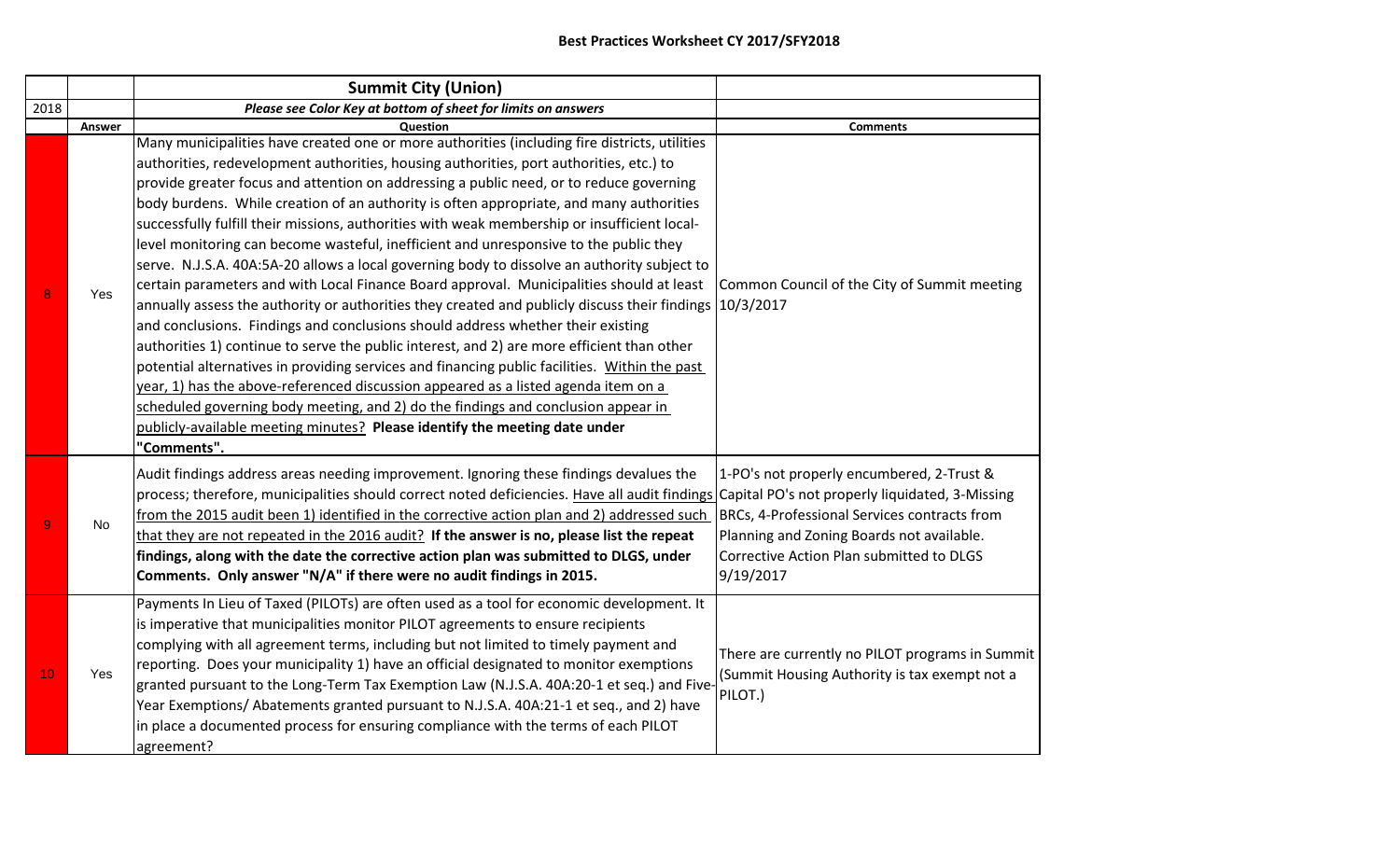|      |        | <b>Summit City (Union)</b>                                                                                                                                                                                                                                                                                                                                                                                                                                                                                                                                                                                                                                                                                                                                                                              |                 |
|------|--------|---------------------------------------------------------------------------------------------------------------------------------------------------------------------------------------------------------------------------------------------------------------------------------------------------------------------------------------------------------------------------------------------------------------------------------------------------------------------------------------------------------------------------------------------------------------------------------------------------------------------------------------------------------------------------------------------------------------------------------------------------------------------------------------------------------|-----------------|
| 2018 |        | Please see Color Key at bottom of sheet for limits on answers                                                                                                                                                                                                                                                                                                                                                                                                                                                                                                                                                                                                                                                                                                                                           |                 |
|      | Answer | Question                                                                                                                                                                                                                                                                                                                                                                                                                                                                                                                                                                                                                                                                                                                                                                                                | <b>Comments</b> |
| 11   | Yes    | N.J.S.A. 40A:5-4 requires municipalities to complete their annual audit for the preceding<br>fiscal year within 6 months after the close of their fiscal year. Further, N.J.S.A. 40A:5-6<br>requires the municipality's auditor to submit a certified duplicate copy of the audit report<br>and recommendations with the Division within 5 days after filing the original with the<br>municipal clerk. Has your municipality received its completed audit for the preceding<br>fiscal year within the statutory timeframe, and confirmed that your auditor has filed a<br>certified duplicate copy of the audit report with the Division? You may only answer this<br>question "N/A" if the Director expressly granted an extension in response to a governing<br>body resolution petitioning for same. |                 |
| 12   | Yes    | Pursuant to N.J.S.A. 40A: 2-40, the chief financial officer each municipality shall, before<br>the end of the first month of the fiscal year, file its Annual Debt Statement with the<br>Division of Local Government Services. The annual debt statement must be filed<br>electronically following the procedure described in Local Finance Notice 2013-3. Did your<br>municipality file its electronic Annual Debt Statement for the preceding fiscal year with the<br>Division no later than January 31 (July 31 for SFY municipalities)?                                                                                                                                                                                                                                                            |                 |
| 13   | Yes    | While the issuance and renewal of bond anticipation notes can be a reasonable and<br>prudent financing mechanism, failing to take advantage of low interest rates on<br>permanent financing can cause municipalities to incur unnecessary carrying costs and<br>inflated costs of issuance. Has your municipality evaluated its outstanding bond<br>anticipation notes and developed a strategy to move toward permanent financing?                                                                                                                                                                                                                                                                                                                                                                     |                 |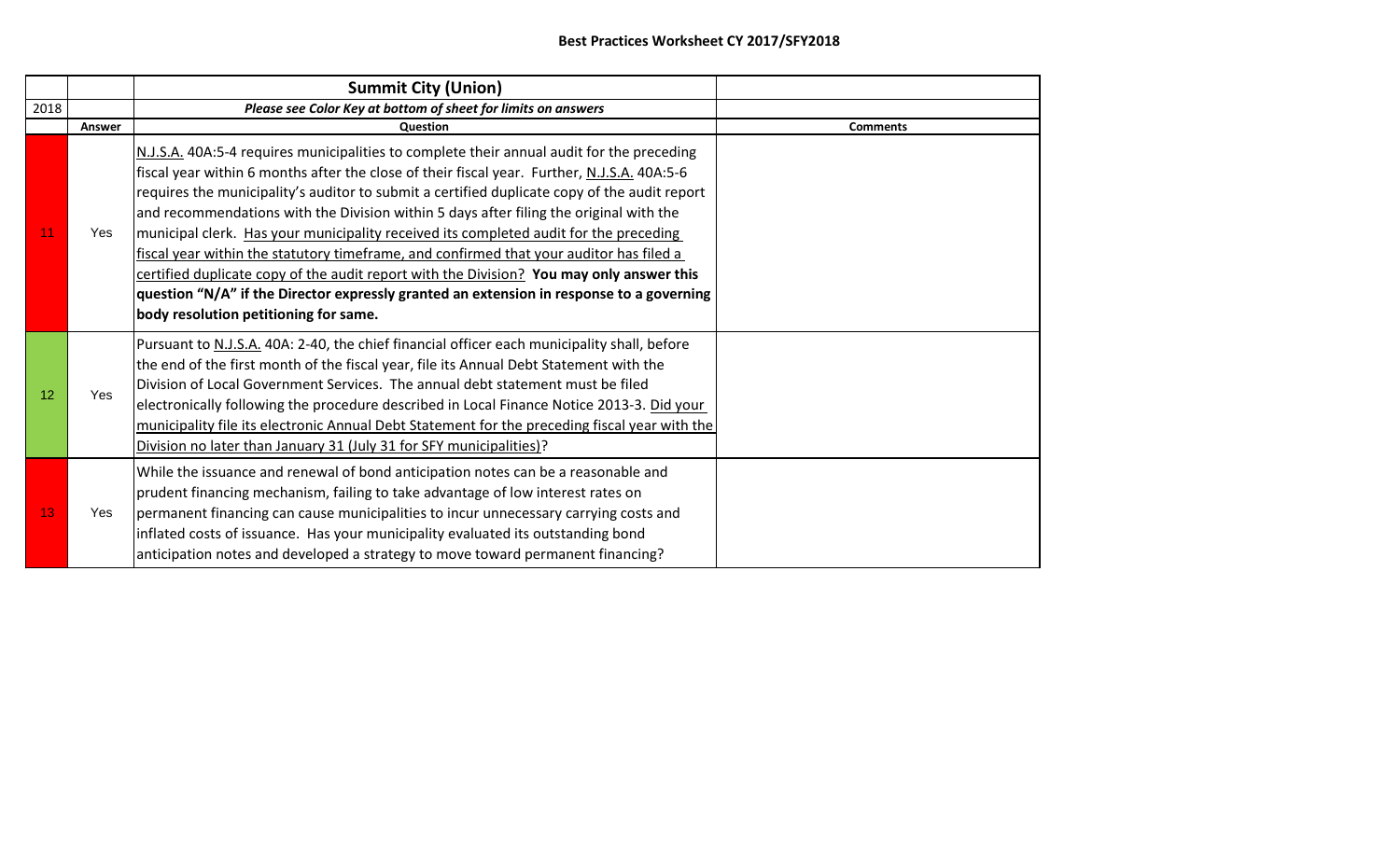|      |        | <b>Summit City (Union)</b>                                                                                                                                                                                                                                                                                                                                                                                                                                                                                                                                                                                                                                                                                                                                                                                                                                                                                                                                      |                                                                                      |
|------|--------|-----------------------------------------------------------------------------------------------------------------------------------------------------------------------------------------------------------------------------------------------------------------------------------------------------------------------------------------------------------------------------------------------------------------------------------------------------------------------------------------------------------------------------------------------------------------------------------------------------------------------------------------------------------------------------------------------------------------------------------------------------------------------------------------------------------------------------------------------------------------------------------------------------------------------------------------------------------------|--------------------------------------------------------------------------------------|
| 2018 |        | Please see Color Key at bottom of sheet for limits on answers                                                                                                                                                                                                                                                                                                                                                                                                                                                                                                                                                                                                                                                                                                                                                                                                                                                                                                   |                                                                                      |
|      | Answer | Question                                                                                                                                                                                                                                                                                                                                                                                                                                                                                                                                                                                                                                                                                                                                                                                                                                                                                                                                                        | <b>Comments</b>                                                                      |
| 14   | N/A    | Pursuant to N.J.S.A. 40A:11-25, the Director of the Division of Local Government Services<br>must approve all prequalification regulations enacted by contracting units subject to the<br>Local Public Contracts Law. Prequalification requirements can be fixed according to<br>experience, financial ability, capital, and equipment. Absent Director approval, bid<br>prequalification regulations are of no force and effect and may not be required as a<br>condition of bid acceptance on any public contract. Local Finance Notice 2016-12 goes<br>into further detail concerning prequalification regulations under the Local Public Contracts<br>Law. Is your municipality following the process set forth in N.J.S.A. 40A:11-25, including<br>seeking Director approval prior to implementing and enforcing all prequalification<br>regulations? "N/A" is only applicable where the municipality has not adopted any<br>prequalification regulations. | The City os Summit has not adopted any<br>prequalification regulations at this time. |
| 15   | Yes    | N.J.A.C. 5:30-3.8(a) requires that the introduced annual municipal budget incorporate a<br>User-Friendly Budget section. Is your municipality providing the public with its introduced<br>User-Friendly Budget at least one week prior to the date of the public hearing on adopting<br>the annual budget?                                                                                                                                                                                                                                                                                                                                                                                                                                                                                                                                                                                                                                                      |                                                                                      |
| 16   | Yes    | Unless the Director sets forth a later date pursuant to N.J.S.A. 40A:4-5.1, N.J.S.A.<br>40A:4-5 requires that calendar year municipalities approve their introduced budgets no<br>later than February 10 (or August 10 for state fiscal year municipalities) and N.J.S.A. 40A:4-<br>10 requires that calendar year municipalities adopt their budgets no later than March 20<br>(or September 20 for state fiscal year municipalities).  Did your municipality introduce<br>and adopt its current year budget no later than the dates provided by law or as extended<br>by the Director in Local Finance Notice 2016-20? This question may only be answered<br>N/A if your municipality is under State Supervision or if the Division instructed the<br>municipality to delay budget adoption.                                                                                                                                                                  |                                                                                      |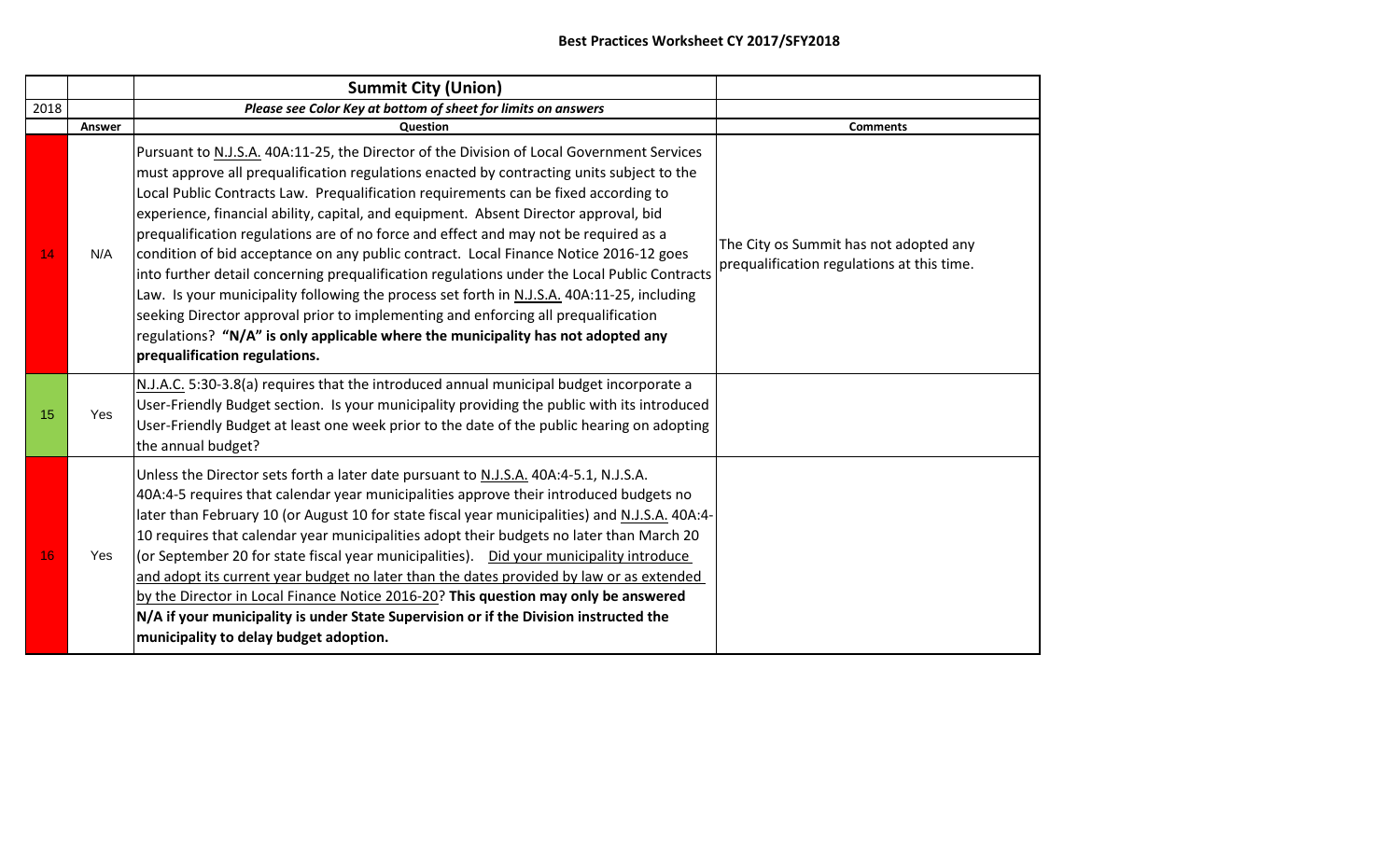|      |        | <b>Summit City (Union)</b>                                                                                                                                                                                                                                                                                                                                                                                                                                                                                                                                                                                                                                                                                                                                                                                                                                                                                                                                                                                                                                                                                                                                                                                                                                                                                                                                                                                                                                                                                                                |                 |
|------|--------|-------------------------------------------------------------------------------------------------------------------------------------------------------------------------------------------------------------------------------------------------------------------------------------------------------------------------------------------------------------------------------------------------------------------------------------------------------------------------------------------------------------------------------------------------------------------------------------------------------------------------------------------------------------------------------------------------------------------------------------------------------------------------------------------------------------------------------------------------------------------------------------------------------------------------------------------------------------------------------------------------------------------------------------------------------------------------------------------------------------------------------------------------------------------------------------------------------------------------------------------------------------------------------------------------------------------------------------------------------------------------------------------------------------------------------------------------------------------------------------------------------------------------------------------|-----------------|
| 2018 |        | Please see Color Key at bottom of sheet for limits on answers                                                                                                                                                                                                                                                                                                                                                                                                                                                                                                                                                                                                                                                                                                                                                                                                                                                                                                                                                                                                                                                                                                                                                                                                                                                                                                                                                                                                                                                                             |                 |
|      | Answer | <b>Question</b>                                                                                                                                                                                                                                                                                                                                                                                                                                                                                                                                                                                                                                                                                                                                                                                                                                                                                                                                                                                                                                                                                                                                                                                                                                                                                                                                                                                                                                                                                                                           | <b>Comments</b> |
| 17   | Yes    | Does your municipality exclude from healthcare coverage part-time elected and appointed<br>officials (less than 35 hours per week)? Only answer "yes" if no part-time elected or<br>appointed officials receive health benefits. If your municipality has part-time elected or<br>appointed officials who elect to take State Health Benefits Program (SHBP) health<br>benefits (or receive a waiver for not doing so) by virtue of serving in their position<br>continuously since May 21, 2010, you must answer "No". If you answered "No", please<br>list in the Comments section the name and title of each elected or appointed official<br>receiving either health benefits or a waiver payment in lieu of health benefits.                                                                                                                                                                                                                                                                                                                                                                                                                                                                                                                                                                                                                                                                                                                                                                                                         |                 |
| 18   | Yes    | Is your municipality collecting at least the amount set forth by the Chapter 78 Grid for<br>health benefit contributions (or 1.5% of base salary, whichever is greater) for all officers<br>and employees?                                                                                                                                                                                                                                                                                                                                                                                                                                                                                                                                                                                                                                                                                                                                                                                                                                                                                                                                                                                                                                                                                                                                                                                                                                                                                                                                |                 |
| 19   | N/A    | Payments for waivers filed before May 21, 2010, and maintained continuously since,<br>cannot exceed fifty percent (50%) of the amount saved by the local unit as a result of the<br>employee's waiver of coverage. For waivers filed on or after May 21, 2010, which is the<br>effective date of P.L. 2010, c. 2, payments cannot exceed the lesser of twenty-five percent<br>(25%) of the amount saved by the local unit as a result of the waiver, or \$5,000. When<br>calculating an employee's waiver payment, the local unit must deduct the employee's<br>healthcare contribution obligation from the total premium cost. Local units have sole<br>discretion as to whether or not to offer employees payments for waiver of health benefits, The City of Summit does not offer payment in lieu<br>and may offer waiver payments lower than the statutory maximum. Health benefit waiver of health benefits.<br>payments are statutorily excluded from collective bargaining. See Local Finance Notices<br>2010-12 and 2016-10 for further discussion on health benefit waiver payments. Does your<br>municipality 1) refrain from paying waiver payments in excess of the statutory maximum;<br>2) deduct employee healthcare contribution obligations from the total premium cost<br>when calculating waiver payments; and 3) refrain from incorporating healthcare waiver<br>payments in any labor agreement? "N/A" is only applicable where the municipality has a<br>policy of not making payments in lieu of health benefits. |                 |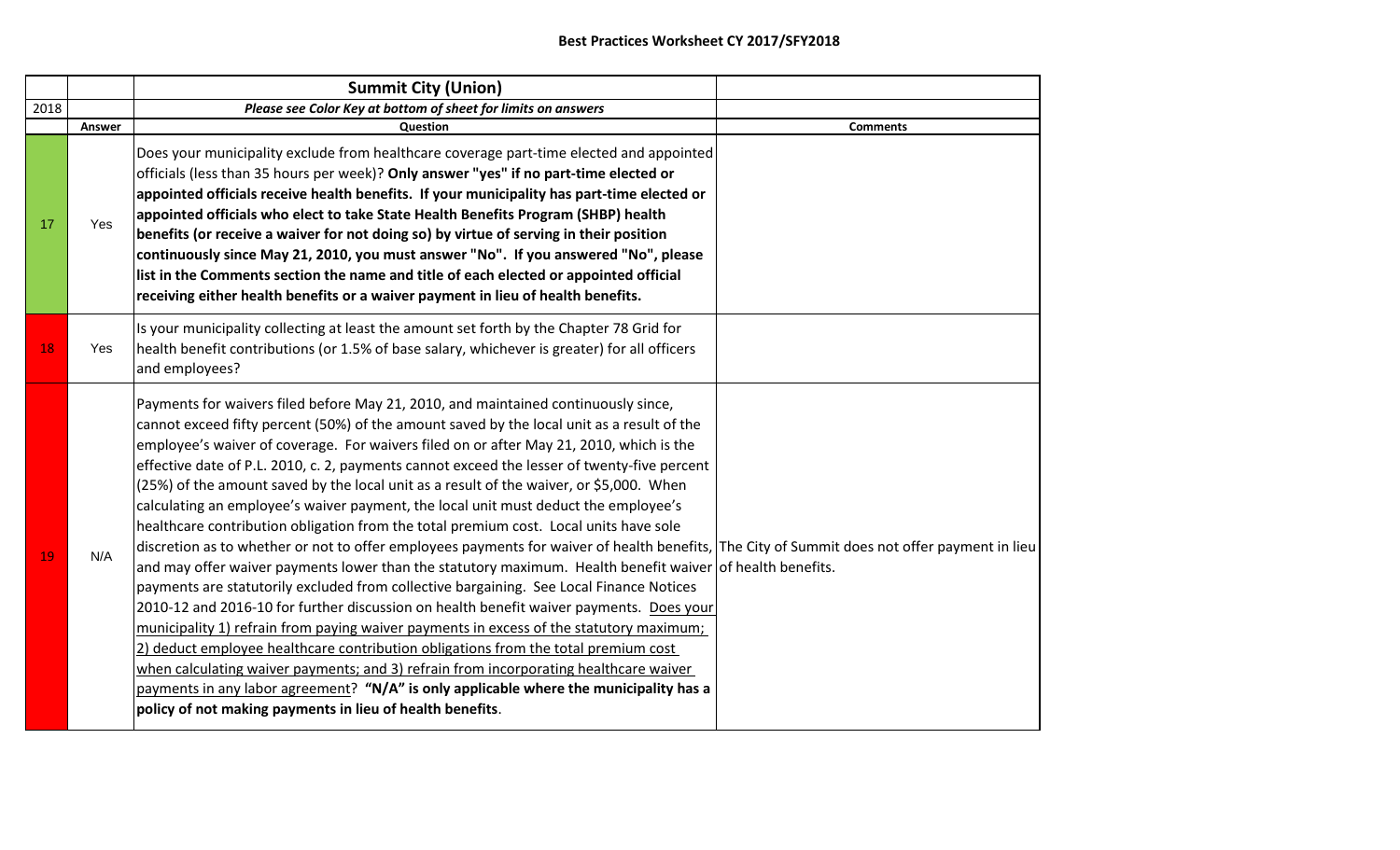|      |            | <b>Summit City (Union)</b>                                                                                                                                                                                                                                                                                                                                                                                                                                                                                                                                                                                                                                                                                                                                                                                                                                                                                                                                                                                                                                                                |                                                  |         |
|------|------------|-------------------------------------------------------------------------------------------------------------------------------------------------------------------------------------------------------------------------------------------------------------------------------------------------------------------------------------------------------------------------------------------------------------------------------------------------------------------------------------------------------------------------------------------------------------------------------------------------------------------------------------------------------------------------------------------------------------------------------------------------------------------------------------------------------------------------------------------------------------------------------------------------------------------------------------------------------------------------------------------------------------------------------------------------------------------------------------------|--------------------------------------------------|---------|
| 2018 |            | Please see Color Key at bottom of sheet for limits on answers                                                                                                                                                                                                                                                                                                                                                                                                                                                                                                                                                                                                                                                                                                                                                                                                                                                                                                                                                                                                                             |                                                  |         |
|      | Answer     | Question                                                                                                                                                                                                                                                                                                                                                                                                                                                                                                                                                                                                                                                                                                                                                                                                                                                                                                                                                                                                                                                                                  | <b>Comments</b>                                  |         |
| 20   | Yes        | The Fair Labor Standards Act (FLSA) is a federal law requiring that overtime pay must be<br>paid for all hours over 40 hours in a work week except for those employees classified as<br>exempt and thus not entitled to overtime. Management employees such as elected<br>officials, managers/administrators, municipal clerks, CFOs, public works superintendents,<br>police chiefs and other department heads are typically classified as having exempt status<br>and thus not entitled to overtime pay. Other municipal employees may also be classified<br>as exempt under the FLSA (you should consult with labor counsel for more detailed<br>guidance). Exempt status would also preclude overtime pay for time worked during<br>emergencies, attendance at night meetings and participation in training sessions.<br>Compensated leave time in lieu of cash payments is considered to be a form of overtime<br>pay unless such leave is utilized in the same pay period. Does your municipality refrain<br>from paying overtime to employees classified as exempt under the FLSA? |                                                  |         |
| 21   | Yes        | For any employees covered by a collective bargaining agreement, has your municipality<br>instituted a policy to not compensate said employees for sick leave accumulated after a<br>certain date? If such provisions were imposed by an arbitrator in binding arbitration but<br>the municipality is seeking to eliminate such a contractual obligation through collective<br>bargaining, your answer can be "N/A". If answering "N/A", the municipality must identify<br>under "Comments" each such provision imposed by an arbitrator, along with the status of<br>the collective bargaining negotiations to eliminate each such provision.                                                                                                                                                                                                                                                                                                                                                                                                                                             |                                                  |         |
| 22   | <b>Yes</b> | Has your municipality instituted a written policy to not compensate non-union employees<br>for sick leave accumulated after a certain date?                                                                                                                                                                                                                                                                                                                                                                                                                                                                                                                                                                                                                                                                                                                                                                                                                                                                                                                                               | Personnel Polices & Procedure Manual<br>$3 - 3$  | Section |
| 23   | Yes        | Has your municipality adopted an ordinance, resolution, regulation or written policy<br>eliminating longevity awards, bonuses or payments for non-union employees?                                                                                                                                                                                                                                                                                                                                                                                                                                                                                                                                                                                                                                                                                                                                                                                                                                                                                                                        | Personnel Polices & Procedure Manual<br>$4 - 14$ | Section |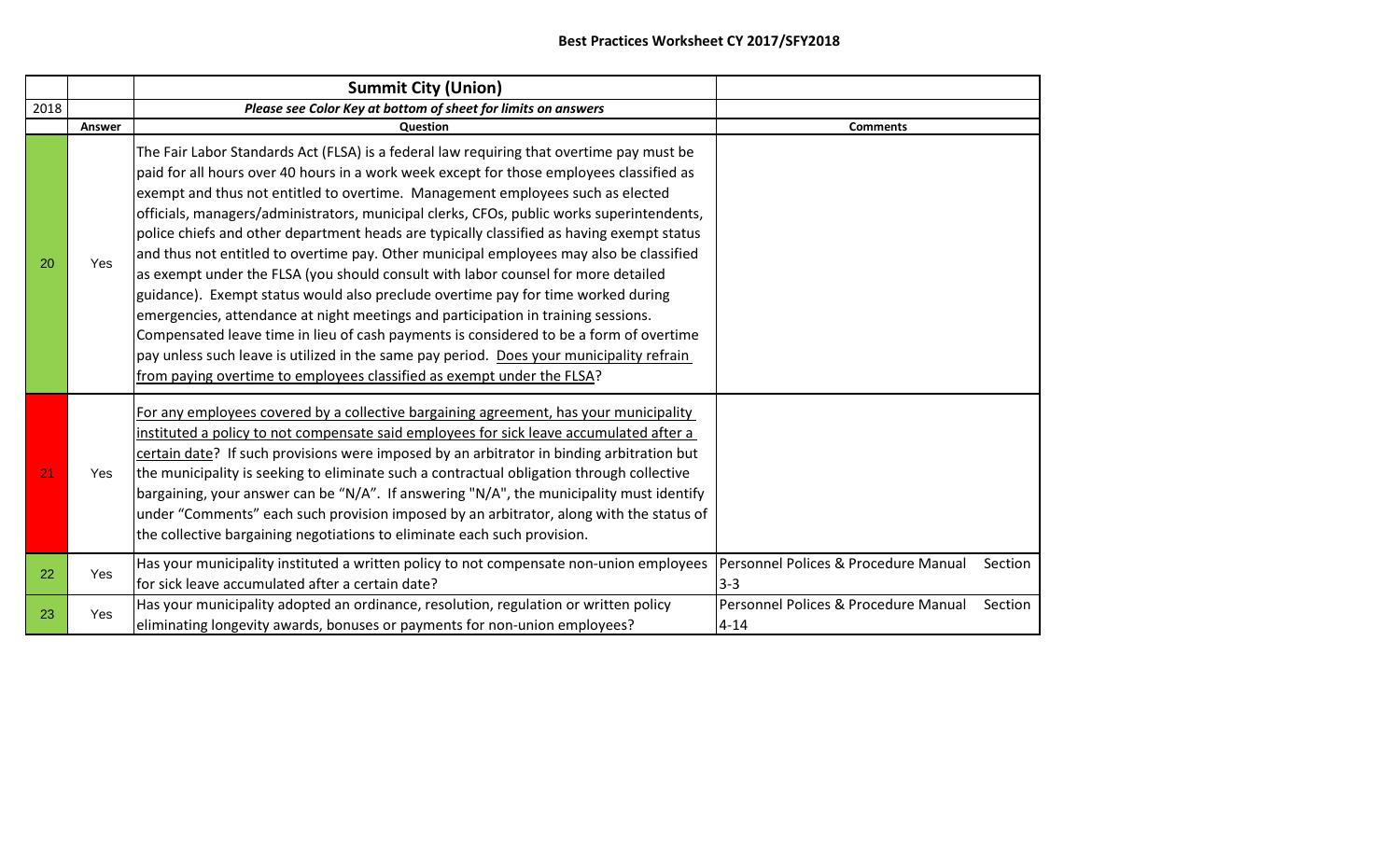|      |        | <b>Summit City (Union)</b>                                                                                                                                                                                                                                                                                                                                                                                                                                                                                                                                                                                                                                                                                                                                                                   |                                                                                                                                                                  |
|------|--------|----------------------------------------------------------------------------------------------------------------------------------------------------------------------------------------------------------------------------------------------------------------------------------------------------------------------------------------------------------------------------------------------------------------------------------------------------------------------------------------------------------------------------------------------------------------------------------------------------------------------------------------------------------------------------------------------------------------------------------------------------------------------------------------------|------------------------------------------------------------------------------------------------------------------------------------------------------------------|
| 2018 |        | Please see Color Key at bottom of sheet for limits on answers                                                                                                                                                                                                                                                                                                                                                                                                                                                                                                                                                                                                                                                                                                                                |                                                                                                                                                                  |
|      | Answer | <b>Question</b>                                                                                                                                                                                                                                                                                                                                                                                                                                                                                                                                                                                                                                                                                                                                                                              | <b>Comments</b>                                                                                                                                                  |
| 24   | Yes    | For any employees covered by a collective bargaining agreement, has your municipality<br>eliminated all longevity awards, bonuses or payments for employees hired on or after a<br>specified date, and refrained from increasing any longevity awards, bonuses or payments<br>for employees hired before a specified date? The answer to this question can be "N/A" if<br>such provisions were imposed by an arbitrator in binding arbitration but the municipality<br>is seeking to eliminate such a contractual obligation through collective bargaining. If<br>answering "N/A", the municipality must identify under "Comments" each such provision<br>imposed by an arbitrator, along with the status of the collective bargaining negotiations to<br>eliminate each such provision.     |                                                                                                                                                                  |
| 25   | Yes    | Employee personnel manuals or handbooks serve as a valuable tool to convey a<br>municipality's policies, procedures and benefits. Many insurance carriers encourage the<br>adoption of such a document and offer discounted rates for their use. These publications<br>should review employees' rights and obligations in areas ranging from discrimination,<br>safety, violence, and harassment to vacation and sick days, holidays, use of township<br>vehicles, smoking and political activity, among others. Has your municipality adopted or<br>updated an employee personnel manual/handbook by resolution or ordinance within the<br>last five years? If yes, please provide in the Comments section the date of the meeting at<br>which the personnel manual was adopted or updated. | Complete revision 10/5/2009 Resolution 33665,<br>Amended 5/6/2014 Resolution 36284, Amended<br>5/20/2014 Resolution 36305, Amended<br>11/1/2016 Resolution 37585 |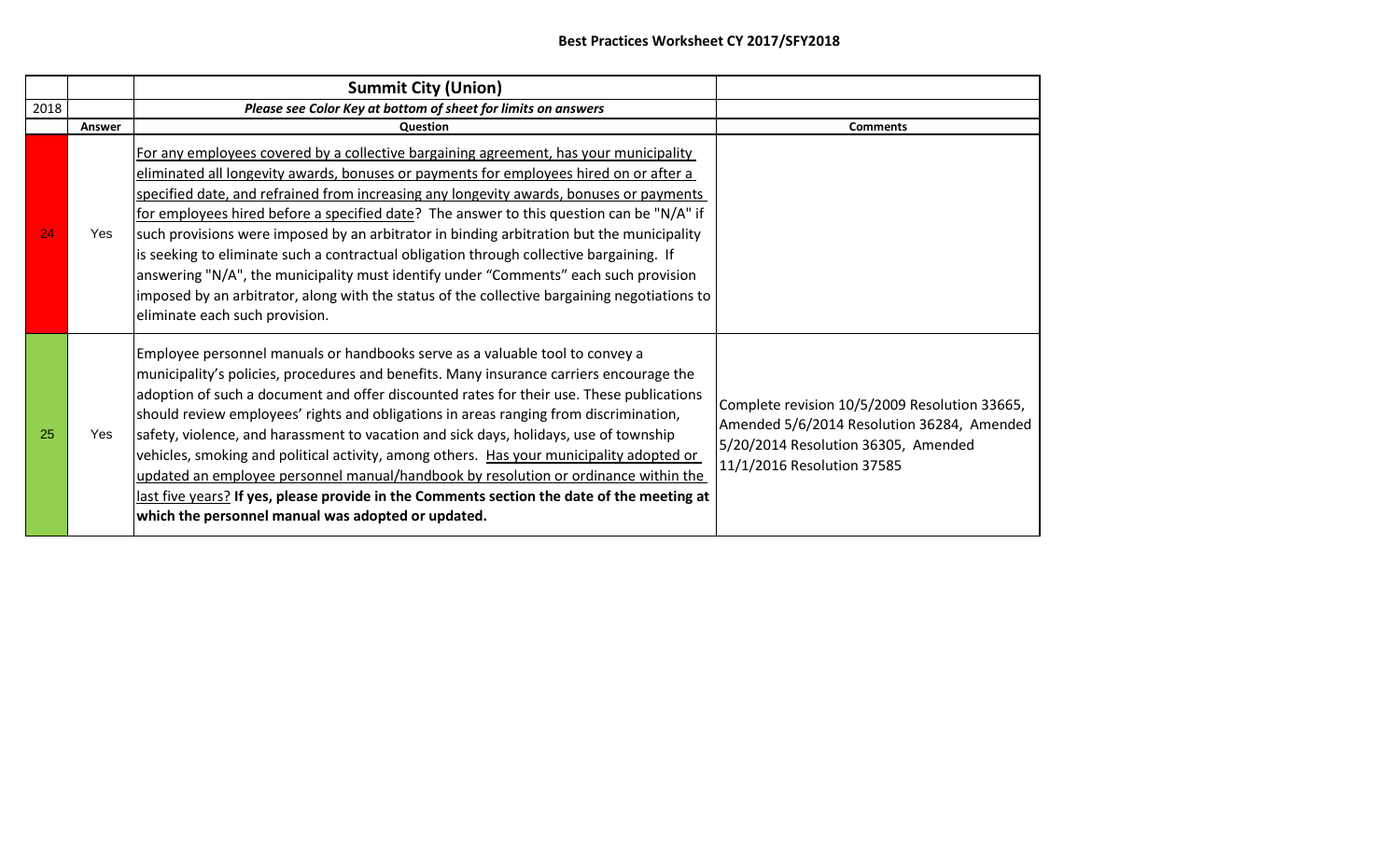|      |                | <b>Summit City (Union)</b>                                                                       |                                  |
|------|----------------|--------------------------------------------------------------------------------------------------|----------------------------------|
| 2018 |                | Please see Color Key at bottom of sheet for limits on answers                                    |                                  |
|      | Answer         | <b>Question</b>                                                                                  | <b>Comments</b>                  |
|      |                |                                                                                                  |                                  |
|      |                |                                                                                                  |                                  |
|      | $\mathbf 0$    | Select                                                                                           |                                  |
|      | 22             | Yes                                                                                              |                                  |
|      | $\mathbf{1}$   | <b>No</b>                                                                                        |                                  |
|      | 2 <sup>1</sup> | N/A                                                                                              |                                  |
|      | 25             | <b>Total Answered:</b>                                                                           |                                  |
|      |                |                                                                                                  |                                  |
|      | 24             | Score (Yes + N/A)                                                                                |                                  |
|      | 96%            | Score %                                                                                          |                                  |
|      |                |                                                                                                  |                                  |
|      |                | <b>Chief Administrative Officer's Certification</b>                                              |                                  |
|      |                | I hereby certify that the information provided in this Best Practices Inventory is accurate      | Certification #(s) N-1568 Q-1398 |
|      |                | to the best of my knowledge.                                                                     |                                  |
|      |                | Name & Title: Michael F. Rogers, City Administrator                                              | Date: October 3, 2017            |
|      |                |                                                                                                  |                                  |
|      |                | <b>Chief Financial Officer's Certification</b>                                                   |                                  |
|      |                | I hereby certify that the information provided in this Best Practices Inventory is accurate      | Certification $#(s)$ N-0655      |
|      |                | to the best of my knowledge.                                                                     |                                  |
|      |                | Name: Margaret V. Gerba                                                                          | Date: October 3, 2017            |
|      |                |                                                                                                  |                                  |
|      |                | <b>Municipal Clerk's Certification</b>                                                           |                                  |
|      |                | I hereby certify that the Governing Body of the City of Summit in the County of                  |                                  |
|      |                | Union discussed the CY 2017/SFY 2018 Best Practice Inventory as                                  |                                  |
|      |                | completed herein at a public meeting on October 3, 2017, with the Inventory results, and the     |                                  |
|      |                | certification thereof by the Chief Administrative and Chief Financial Officers, respectively, to | Certification $#(s)$ C-1232      |
|      |                | be stated in the minutes of said public meeting.                                                 |                                  |
|      |                | Name: Rosalia M. Licatese                                                                        | Date: October 3, 2017            |
|      |                |                                                                                                  |                                  |